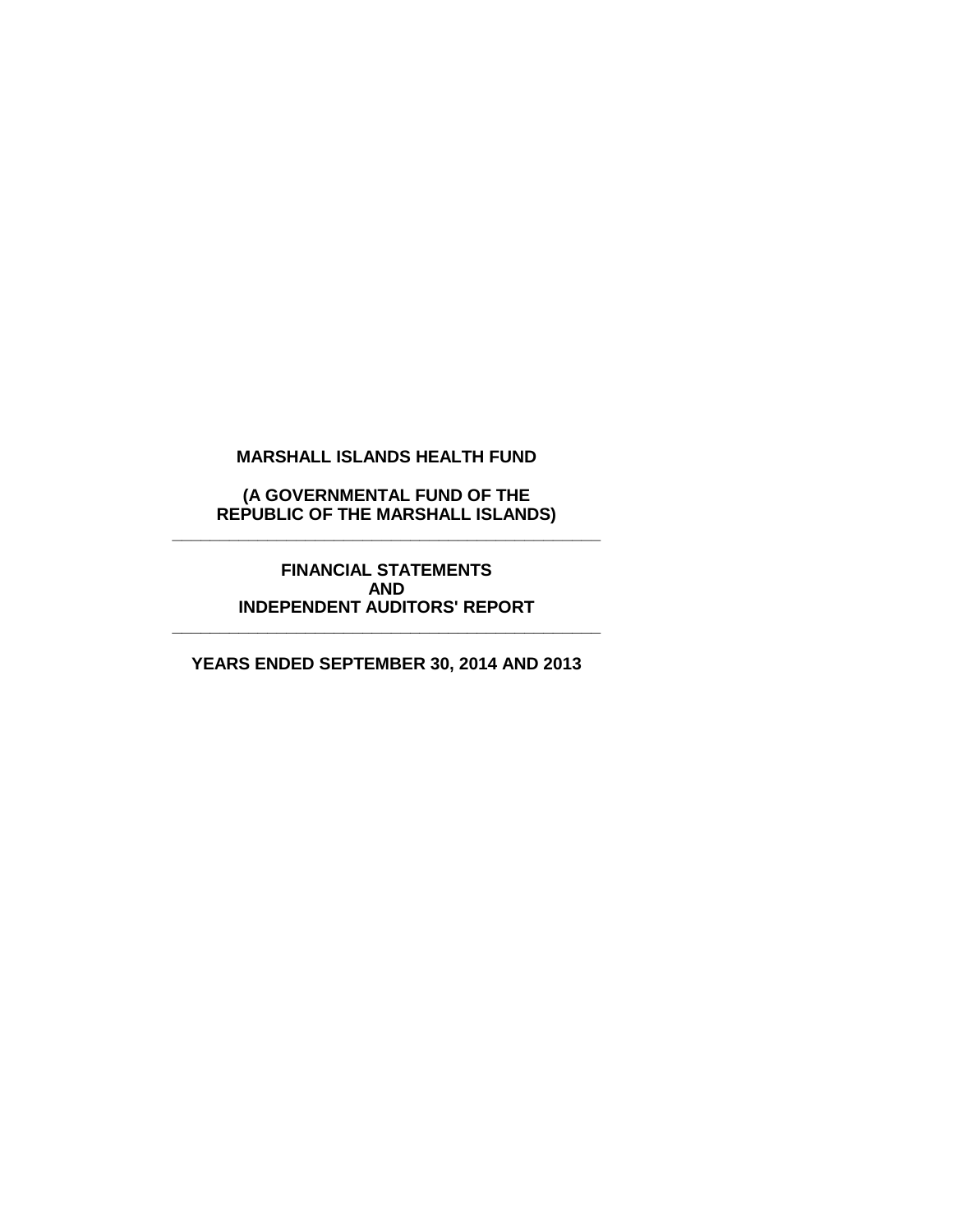Years Ended September 30, 2014 and 2013 Table of Contents

|      |                                                                                                                                                                                            | Page No.    |
|------|--------------------------------------------------------------------------------------------------------------------------------------------------------------------------------------------|-------------|
| I.   | INDEPENDENT AUDITORS' REPORT                                                                                                                                                               |             |
| II.  | <b>FINANCIAL STATEMENTS:</b>                                                                                                                                                               |             |
|      | <b>Balance Sheets</b><br>Statements of Revenues, Expenditures and Changes in Fund Balance<br><b>Notes to Financial Statements</b>                                                          | 3<br>4<br>5 |
| III. | INDEPENDENT AUDITORS' REPORT ON COMPLIANCE WITH<br>LAWS AND REGULATIONS                                                                                                                    |             |
|      | Independent Auditors' Report on Internal Control Over Financial<br>Reporting and on Compliance and Other Matters Based on an<br>Audit of Financial Statements Performed in Accordance with |             |
|      | <b>Government Auditing Standards</b>                                                                                                                                                       | 10          |
|      | Unresolved Prior Year Findings                                                                                                                                                             | 12          |
|      |                                                                                                                                                                                            |             |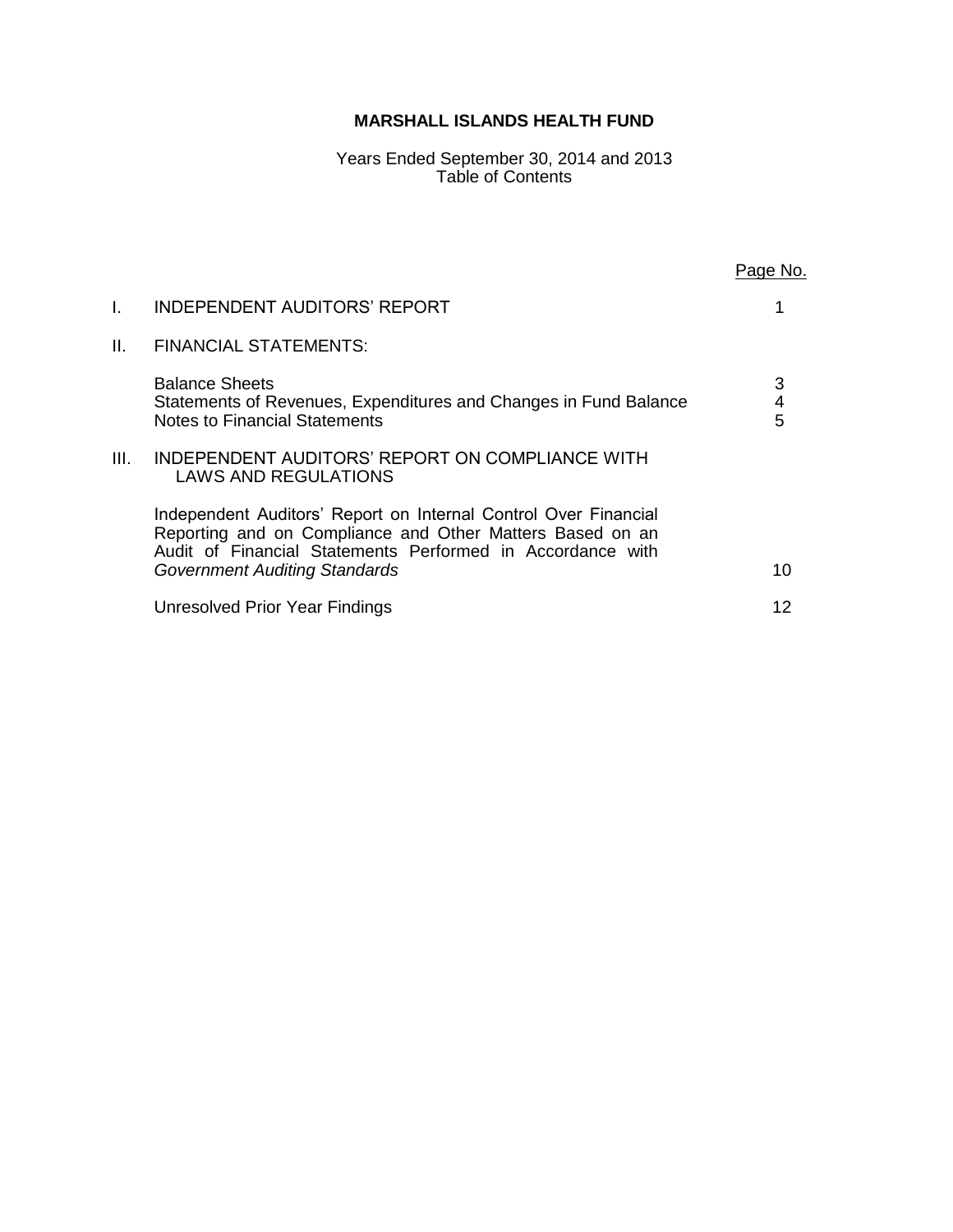

Deloitte & Touche LLP 361 South Marine Corps Drive Tamuning, GU 96913-3911 USA

Tel: (671)646-3884 Fax: (671)649-4932 www.deloitte.com

# **INDEPENDENT AUDITORS' REPORT**

Honorable Phillip Muller Minister of Health Republic of the Marshall Islands:

### **Report on the Financial Statements**

We have audited the accompanying financial statements of the Marshall Islands Health Fund, a governmental fund of the Republic of the Marshall Islands, which comprise the balance sheets as of September 30, 2014 and 2013, and the related statements of revenues, expenditures, and changes in fund balance for the years then ended, and the related notes to the financial statements.

### *Management's Responsibility for the Financial Statements*

Management is responsible for the preparation and fair presentation of these financial statements in accordance with accounting principles generally accepted in the United States of America; this includes the design, implementation, and maintenance of internal control relevant to the preparation and fair presentation of financial statements that are free from material misstatement, whether due to fraud or error.

#### *Auditors' Responsibility*

Our responsibility is to express an opinion on these financial statements based on our audits. We conducted our audits in accordance with auditing standards generally accepted in the United States of America and the standards applicable to financial audits contained in *Government Auditing Standards*, issued by the Comptroller General of the United States. Those standards require that we plan and perform the audit to obtain reasonable assurance about whether the financial statements are free from material misstatement.

An audit involves performing procedures to obtain audit evidence about the amounts and disclosures in the financial statements. The procedures selected depend on the auditor's judgment, including the assessment of the risks of material misstatement of the financial statements, whether due to fraud or error. In making those risk assessments, the auditor considers internal control relevant to the entity's preparation and fair presentation of the financial statements in order to design audit procedures that are appropriate in the circumstances, but not for the purpose of expressing an opinion on the effectiveness of the entity's internal control. Accordingly, we express no such opinion. An audit also includes evaluating the appropriateness of accounting policies used and the reasonableness of significant accounting estimates made by management, as well as evaluating the overall presentation of the financial statements.

We believe that the audit evidence we have obtained is sufficient and appropriate to provide a basis for our audit opinion.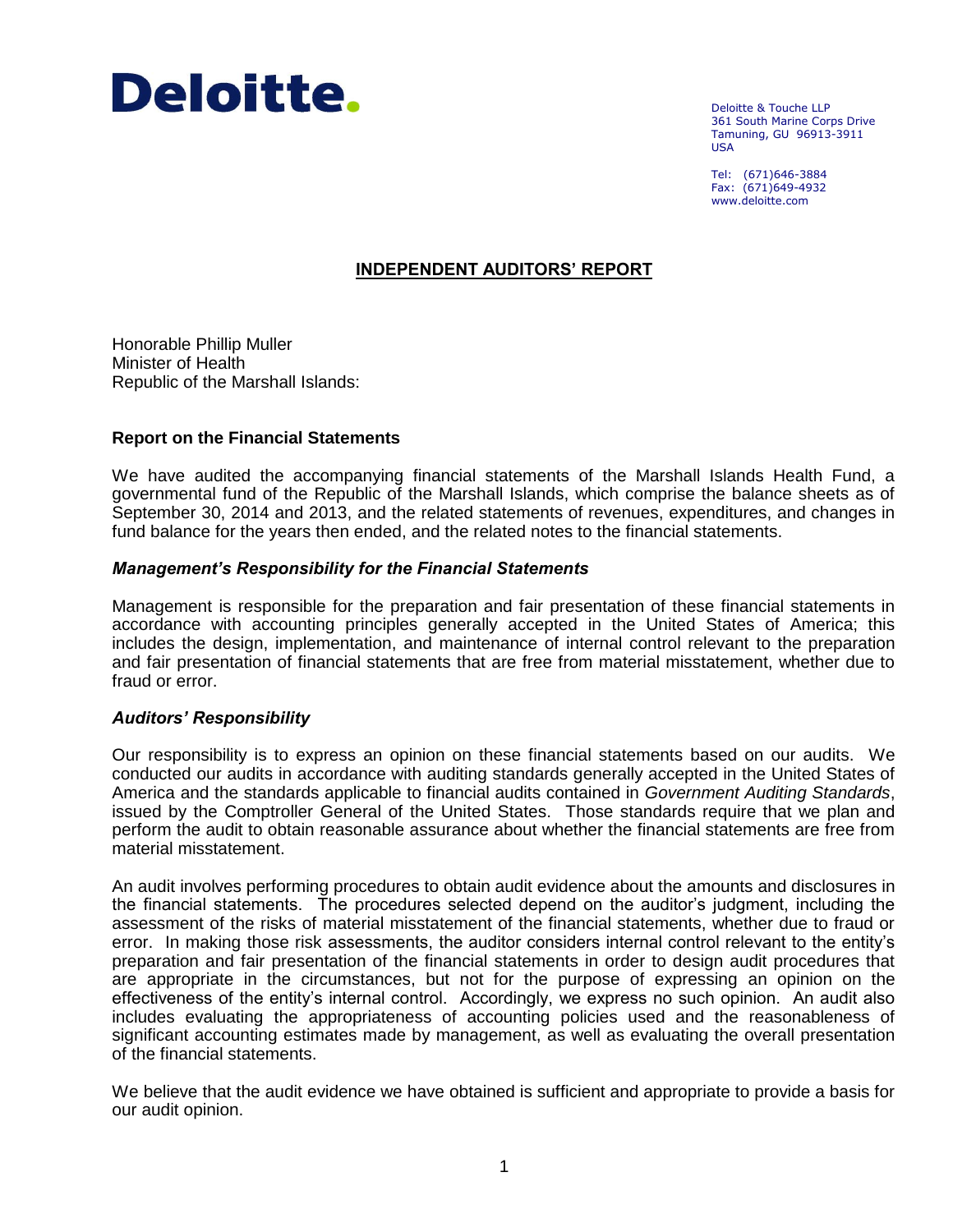# *Opinion*

In our opinion, the financial statements referred to above present fairly, in all material respects, the financial position of the Marshall Islands Health Fund as of September 30, 2014 and 2013, and the results of its operations for the years then ended in accordance with accounting principles generally accepted in the United States of America.

# *Emphasis of Matter - Reporting Entity*

As discussed in Note 1 to the financial statements, the financial statements referred to above present only the Marshall Islands Health Fund and are not intended to present fairly the financial position and results of operations of the Republic of the Marshall Islands in conformity with accounting principles generally accepted in the United States of America.

# **Other Reporting Required by** *Government Auditing Standards*

In accordance with *Government Auditing Standards*, we have also issued our report dated May 29, 2015, on our consideration of the Marshall Islands Health Fund's internal control over financial reporting and on our tests of its compliance with certain provisions of laws, regulations, contracts, and grant agreements and other matters. The purpose of that report is to describe the scope of our testing of internal control over financial reporting and compliance and the results of that testing, and not to provide an opinion on internal control over financing reporting or on compliance. That report is an integral part of an audit performed in accordance with *Government Auditing Standards* in considering the Marshall Islands Health Fund's internal control over financial reporting and compliance.

loite Harlett

May 29, 2015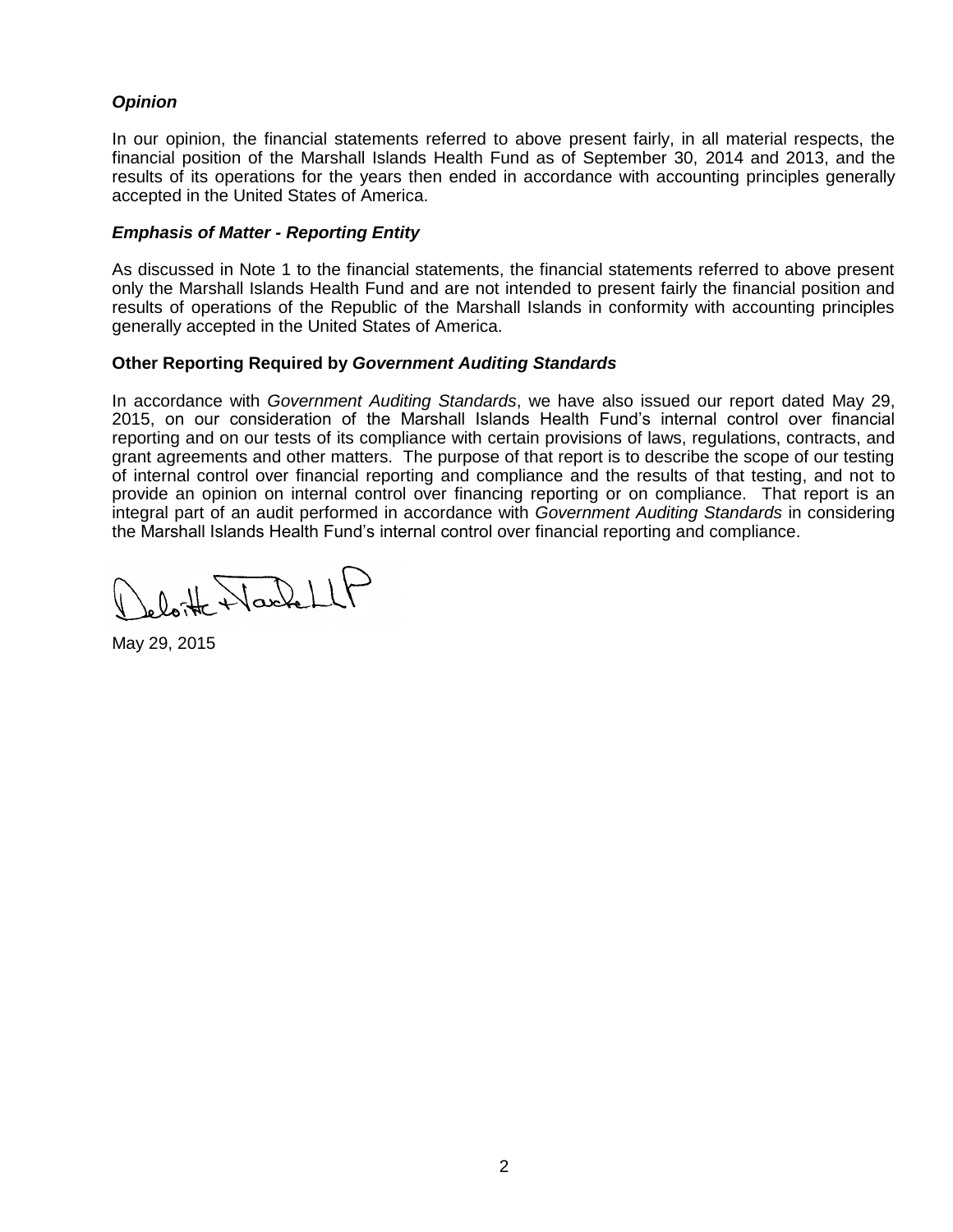# Balance Sheets September 30, 2014 and 2013

| <b>ASSETS</b>                                                                       | 2014                                  | 2013                                   |
|-------------------------------------------------------------------------------------|---------------------------------------|----------------------------------------|
| Cash                                                                                | \$<br>140,809                         | \$<br>427,634                          |
| Receivables:<br>Contributions<br>Affiliate<br><b>Employees</b>                      | 1,300,133<br>2,060,569<br>9,955       | 1,699,195<br>1,765,558<br>14,071       |
|                                                                                     | 3,370,657                             | 3,478,824                              |
| Prepayments<br>Other assets                                                         | 22,659<br>15,106                      | 46,260                                 |
|                                                                                     | \$<br>3,549,231                       | \$<br>3,952,718                        |
| <b>LIABILITIES AND FUND BALANCE</b>                                                 |                                       |                                        |
| Liabilities:<br>Accounts payable<br>Medical claims payable<br>Payable to affiliates | \$<br>100,571<br>811,453<br>1,737,367 | \$<br>80,461<br>1,062,610<br>1,318,591 |
| <b>Total liabilities</b>                                                            | 2,649,391                             | 2,461,662                              |
| Contingency                                                                         |                                       |                                        |
| Fund balance:<br>Non-spendable:<br>Prepaid amounts                                  | 22,659                                | 46,260                                 |
| Committed for:<br><b>Health services</b>                                            | 877,181                               | 1,444,796                              |
|                                                                                     | 899,840                               | 1,491,056                              |
| Total liabilities and fund balance                                                  | \$<br>3,549,231                       | \$<br>3,952,718                        |

See accompanying notes to financial statements.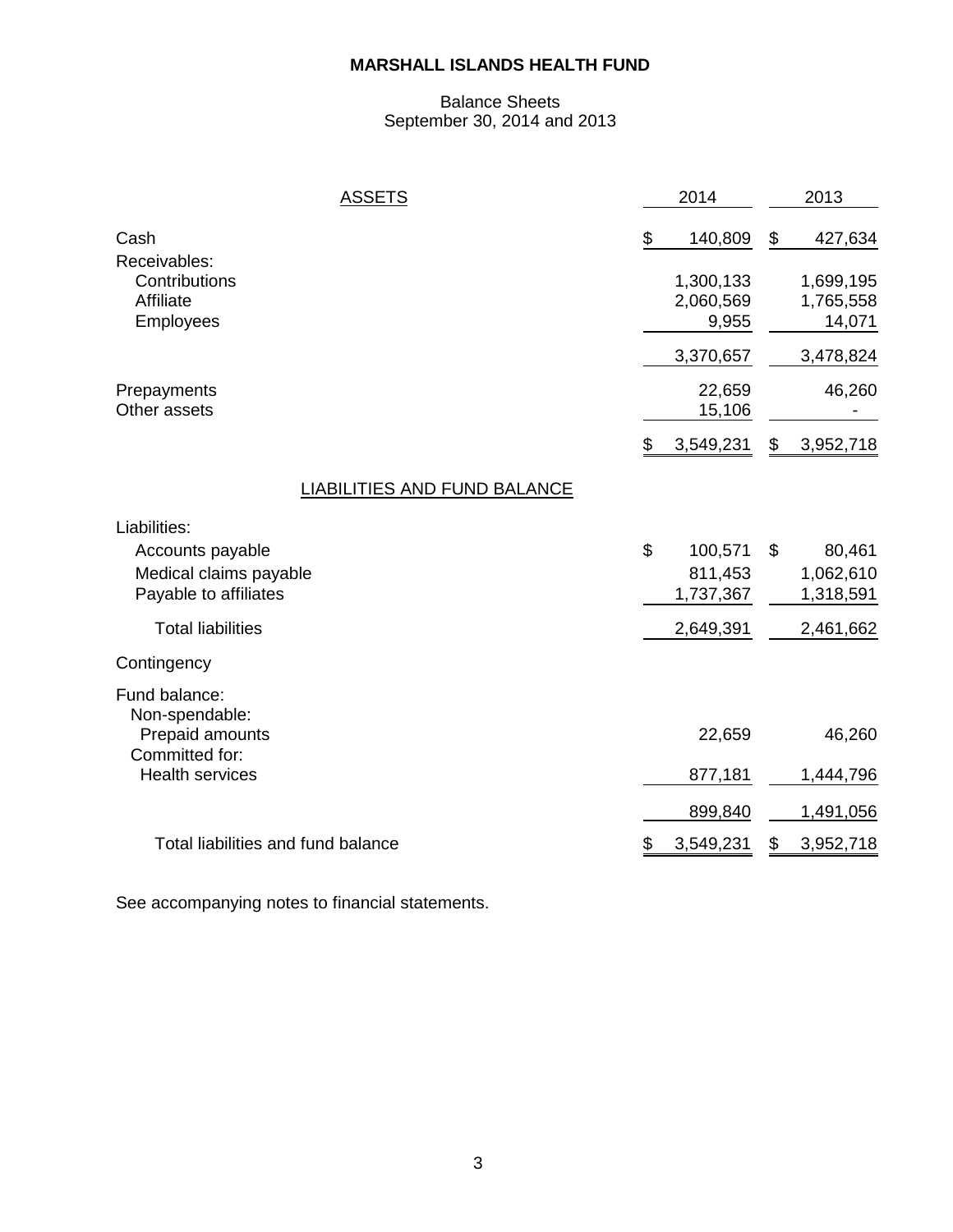### Statements of Revenues, Expenditures, and Changes in Fund Balance Years Ended September 30, 2014 and 2013

|                                                                                                                                                                                                                                           | 2014                                                                                                                 | 2013                                                                                                                   |
|-------------------------------------------------------------------------------------------------------------------------------------------------------------------------------------------------------------------------------------------|----------------------------------------------------------------------------------------------------------------------|------------------------------------------------------------------------------------------------------------------------|
| Revenues:<br><b>Basic Health Fund collections</b><br>Supplemental Health Fund collections<br>Other                                                                                                                                        | \$<br>6,709,069<br>636,231<br>3,305                                                                                  | \$<br>6,867,299<br>628,318<br>1,477                                                                                    |
| <b>Total revenues</b>                                                                                                                                                                                                                     | 7,348,605                                                                                                            | 7,497,094                                                                                                              |
| Expenditures:<br>Off-island care<br>Off-island travel<br>Professional and consulting fees<br>Other medical charges<br>On-island care                                                                                                      | 2,420,513<br>752,455<br>197,760<br>152,070<br>124,064                                                                | 2,925,975<br>635,500<br>185,010<br>62,519                                                                              |
| Administrative:<br>Salaries and wages<br><b>Collection fees</b><br>Travel<br><b>Utilities</b><br><b>POL</b><br>Repairs and maintenance<br>Rentals<br>Supplies and materials<br>Training<br>Insurance<br>Communications<br>Capital outlays | 311,799<br>200,000<br>56,125<br>45,597<br>20,927<br>19,861<br>16,848<br>15,448<br>14,385<br>12,287<br>9,757<br>9,164 | 291,907<br>200,000<br>56,286<br>34,546<br>29,703<br>23,687<br>15,300<br>37,334<br>16,719<br>12,423<br>14,982<br>24,732 |
| Professional fees<br>Other administrative charges                                                                                                                                                                                         | 18,835                                                                                                               | 11,000<br>47,559                                                                                                       |
| <b>Total expenditures</b>                                                                                                                                                                                                                 | 4,397,895                                                                                                            | 4,625,182                                                                                                              |
| Excess of revenues over expenditures                                                                                                                                                                                                      | 2,950,710                                                                                                            | 2,871,912                                                                                                              |
| Other financing uses:<br>Contributions to RepMar's Health Care Revenue Fund<br><b>Contributions to RepMar's General Fund</b>                                                                                                              | (3,517,500)<br>(24,426)                                                                                              | (3, 187, 649)                                                                                                          |
|                                                                                                                                                                                                                                           | (3,541,926)                                                                                                          | (3, 187, 649)                                                                                                          |
| Net change in fund balance                                                                                                                                                                                                                | (591, 216)                                                                                                           | (315, 737)                                                                                                             |
| Fund balance at beginning of year                                                                                                                                                                                                         | 1,491,056                                                                                                            | 1,806,793                                                                                                              |
| Fund balance at end of year                                                                                                                                                                                                               | \$<br>899,840                                                                                                        | \$<br>1,491,056                                                                                                        |

See accompanying notes to financial statements.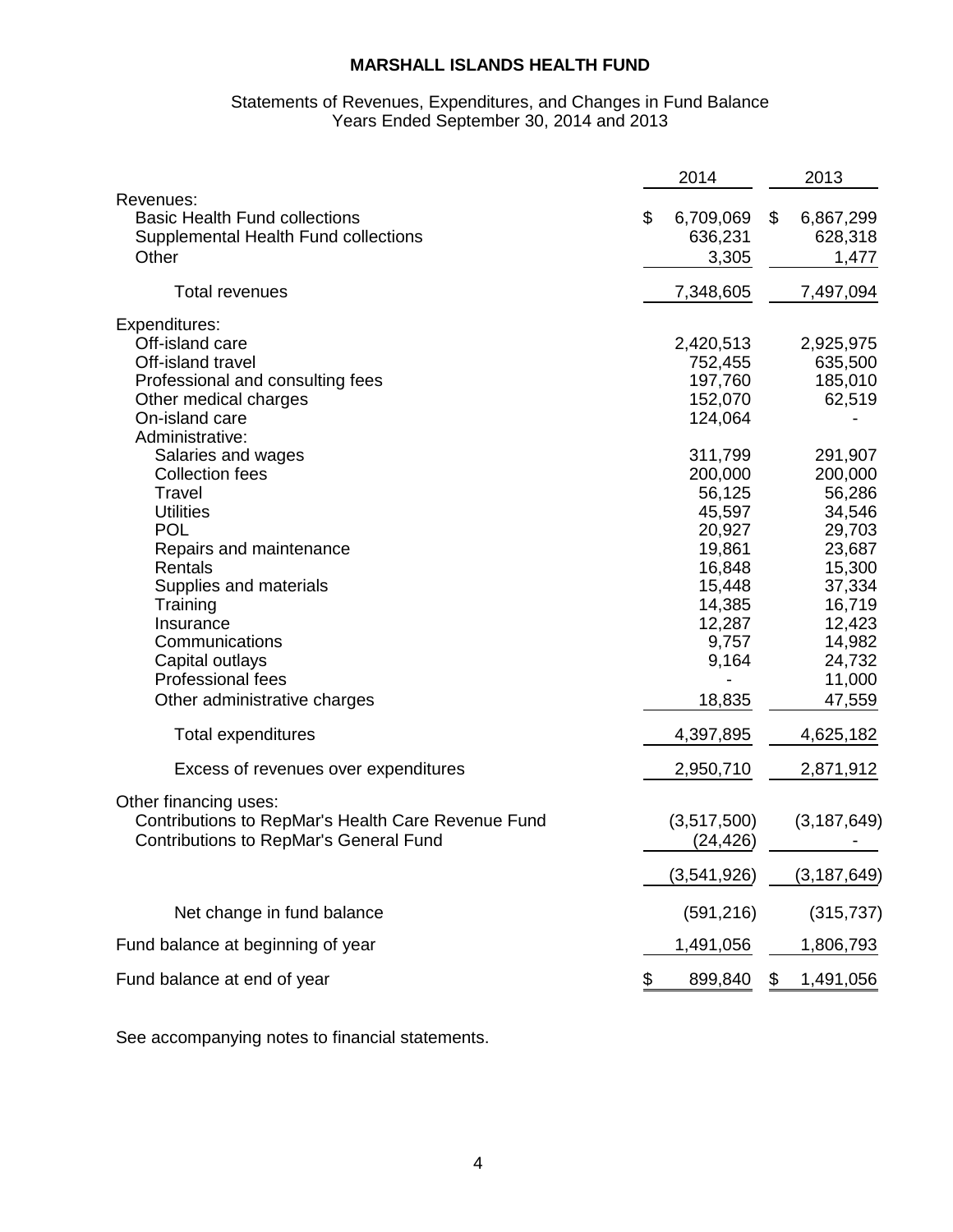Notes to Financial Statements September 30, 2014 and 2013

### (1) Reporting Entity

The Marshall Islands Health Fund (the Fund), a governmental fund of the Republic of the Marshall Islands (RepMar), was established pursuant to the Marshall Islands Health Fund Act of 2002. The Fund was established to provide, pay, or reimburse all or a determined portion of the cost of basic health care obtained at a local health care facility, or as an approved off-island medical referral, or as emergency off-island medical care.

The accompanying financial statements relate solely to those accounting records maintained by the Fund, and do not incorporate any accounts related to RepMar's Ministry of Health or any other departments or agencies of RepMar that may be accounted for by RepMar's Treasury. The Fund is considered to be a blended component unit (governmental fund type - special revenue fund) of RepMar and is governed by a seven-member Board.

### (2) Summary of Significant Accounting Policies

The accompanying financial statements have been prepared in accordance with accounting principles generally accepted in the United States of America (GAAP) as applied to governmental units. The Governmental Accounting Standards Board (GASB) is the recognized standardsetting body for establishing governmental accounting and financial reporting principles. The more significant of the Fund's accounting policies are described below.

### Measurement Focus and Basis of Accounting

The Fund reports its financial position and the results of operations in one governmental fund. A fund is a separate accounting entity with a self-balancing set of accounts. They are concerned only with the measurement of financial position and are not involved with measurement of results of operations. Fund accounting is designed to demonstrate legal compliance and to aid financial management by segregating transactions related to certain government functions or activities. Governmental funds are used to account for all or most of a government's general activities, including the collection and disbursement of earmarked monies (special revenue funds).

#### Basis of Presentation

The accounting and financial reporting treatment applied to a fund is determined by its measurement focus. All governmental funds are accounted for using a current financial resources measurement focus. With this measurement focus, only current assets and current liabilities generally are included on the balance sheet. Operating statements of these funds present increases (i.e., revenues and other financing sources) and decreases (i.e., expenditures and other financing uses) in fund balance.

The modified accrual basis of accounting is used by all governmental fund types. Under the modified accrual basis of accounting, revenues are recognized when susceptible to accrual (i.e. when they become both measurable and available). "Measurable" means the amount of the transaction can be determined and "available" means collectible within the current period or soon enough thereafter to be used to pay liabilities of the current period. For this purpose, the Fund considers revenues to be available if they are collected within 90 days of the end of the current fiscal period. Expenditures are recorded when the related fund liability is incurred. Significant revenues susceptible to accrual include quarterly contributions from employers and employees as well as premiums for health benefit plans collected by the Ministry of Health.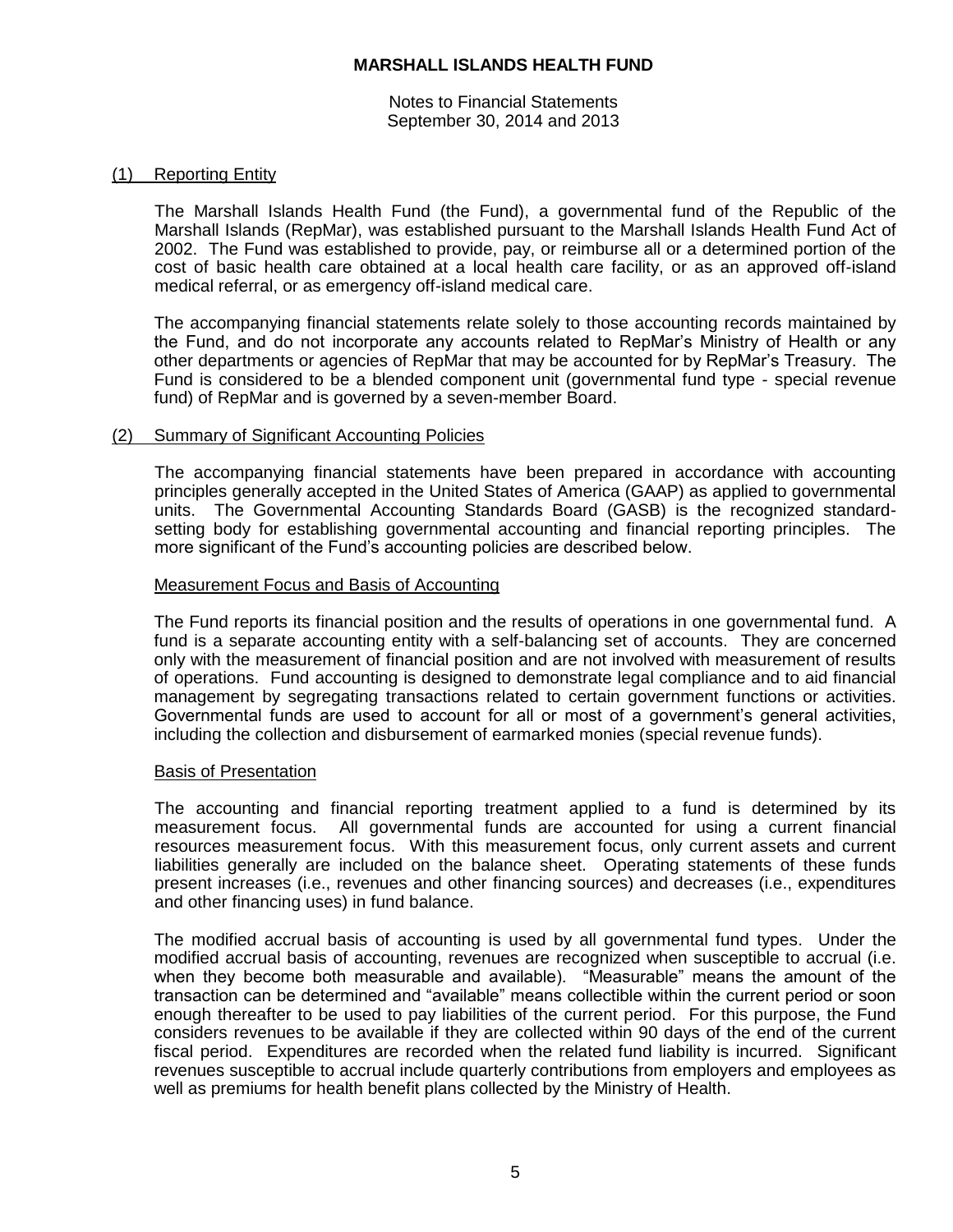Notes to Financial Statements September 30, 2014 and 2013

### (2) Summary of Significant Accounting Policies, Continued

## Budget

An annual appropriated budget has not been formally adopted on a legal basis or a basis consistent with GAAP. Accordingly, a budget to actual presentation is not required or presented.

# Cash

The deposit and investment policies of the Fund are governed by 3 MIRC 7, *Investments of Public Funds*, and 11 MIRC 1, *Financial Management*. Custodial credit risk is the risk that in the event of a bank failure, the Fund's deposits may not be returned to it. Such deposits are not covered by depository insurance and are either uncollateralized or collateralized with securities held by the pledging financial institution or held by the pledging financial institution but not in the depositor-government's name. The Fund does not have a deposit policy for custodial credit risk.

For the purposes of the balance sheets, cash is defined as cash in checking and savings accounts. As of September 30, 2014 and 2013, the carrying amounts of the Fund's total cash were \$140,809 and \$427,634, respectively, and the corresponding bank balances were \$201,151 and \$458,688, respectively. Of the bank balances, \$128,483 and \$385,946, respectively, are maintained in a financial institution subject to Federal Deposit Insurance Corporation (FDIC) insurance. As of September 30, 2014 and 2013, bank deposits in the amount of \$128,483 and \$250,000, respectively, were FDIC insured. Bank deposits of \$72,668 and \$72,742, respectively, are maintained in a financial institution not subject to depository insurance. The Fund does not require collateralization of its cash deposits; therefore, deposit levels in excess of FDIC insurance coverage are uncollateralized. Accordingly, these deposits are exposed to custodial credit risk.

### Receivables

Contributions receivable are due from the Marshall Islands Social Security Administration (MISSA), which collects contributions from employers located within the Republic of the Marshall Islands for the benefit of the Fund for a fixed fee of \$200,000 per year effective from October 1, 2009. The Fund has not recorded an allowance for doubtful accounts and has not recorded bad debt expense.

### Compensated Absences

The Fund recognizes expenditures for annual leave and sick leave when leave is actually taken. Accordingly, unused annual leave and sick leave are not included as an obligation within the balance sheet unless such leave is expected to be liquidated with expendable available financial resources, at which time expenditures and related fund liabilities would be recognized.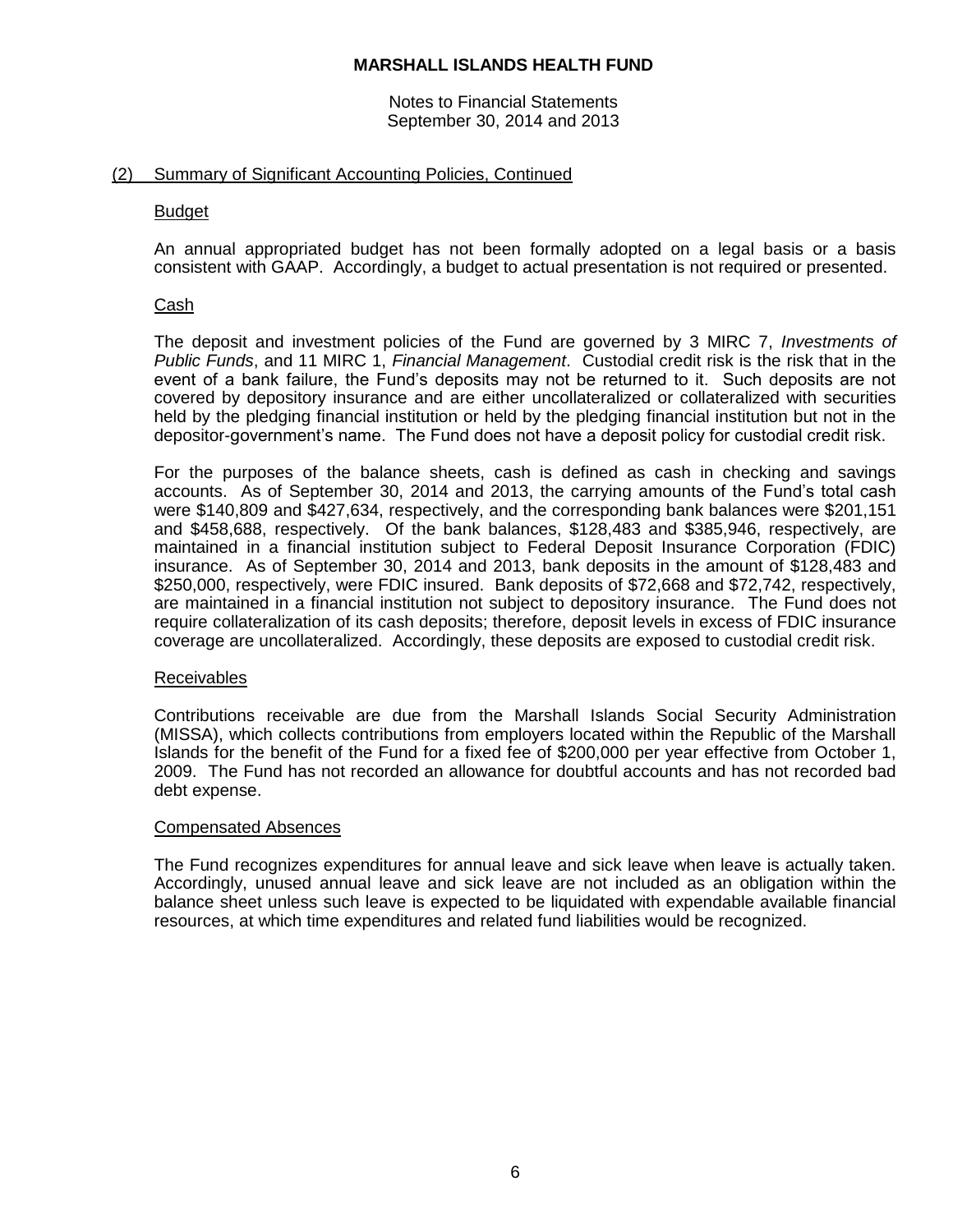Notes to Financial Statements September 30, 2014 and 2013

### (2) Summary of Significant Accounting Policies, Continued

### Fund Balance

Fund balance classifications are based on the extent to which the Fund is bound to honor constraints on the specific purposes for which amounts in those funds can be spent and are reported under the following fund balance classifications:

- Non-spendable includes fund balance amounts that cannot be spent either because it is not in spendable form or because of legal or contractual constraints.
- Restricted includes fund balance amounts that are constrained for specific purposes which are externally imposed by providers, such as creditors or amounts constrained due to constitutional provisions or enabling legislation.
- Committed includes fund balance amounts that are constrained for specific purposes that are internally imposed by the government through formal action of the highest level of decision making authority and does not lapse at year-end.
- Assigned includes fund balance amounts that are intended to be used for specific purposes that are neither considered restricted or committed.
- Unassigned includes negative fund balances in other governmental funds.

Restricted/committed amounts are spent first when both restricted and unrestricted fund balance is available unless there are legal documents/contracts that prohibit doing this. In addition, committed, then assigned, and lastly unassigned amounts of unrestricted fund balance are expended in that order.

A formal minimum fund balance policy has not been adopted.

### **Taxes**

The Government of RepMar imposes gross receipts tax of 3% on revenues. The Fund is specifically exempt from this tax.

### **Estimates**

The preparation of financial statements in conformity with GAAP requires management to make estimates and assumptions that affect the reported amounts of assets and liabilities and disclosure of contingent assets and liabilities at the date of the financial statements and the reported amounts of revenues and expenditures during the reporting period. Actual results could differ from those estimates.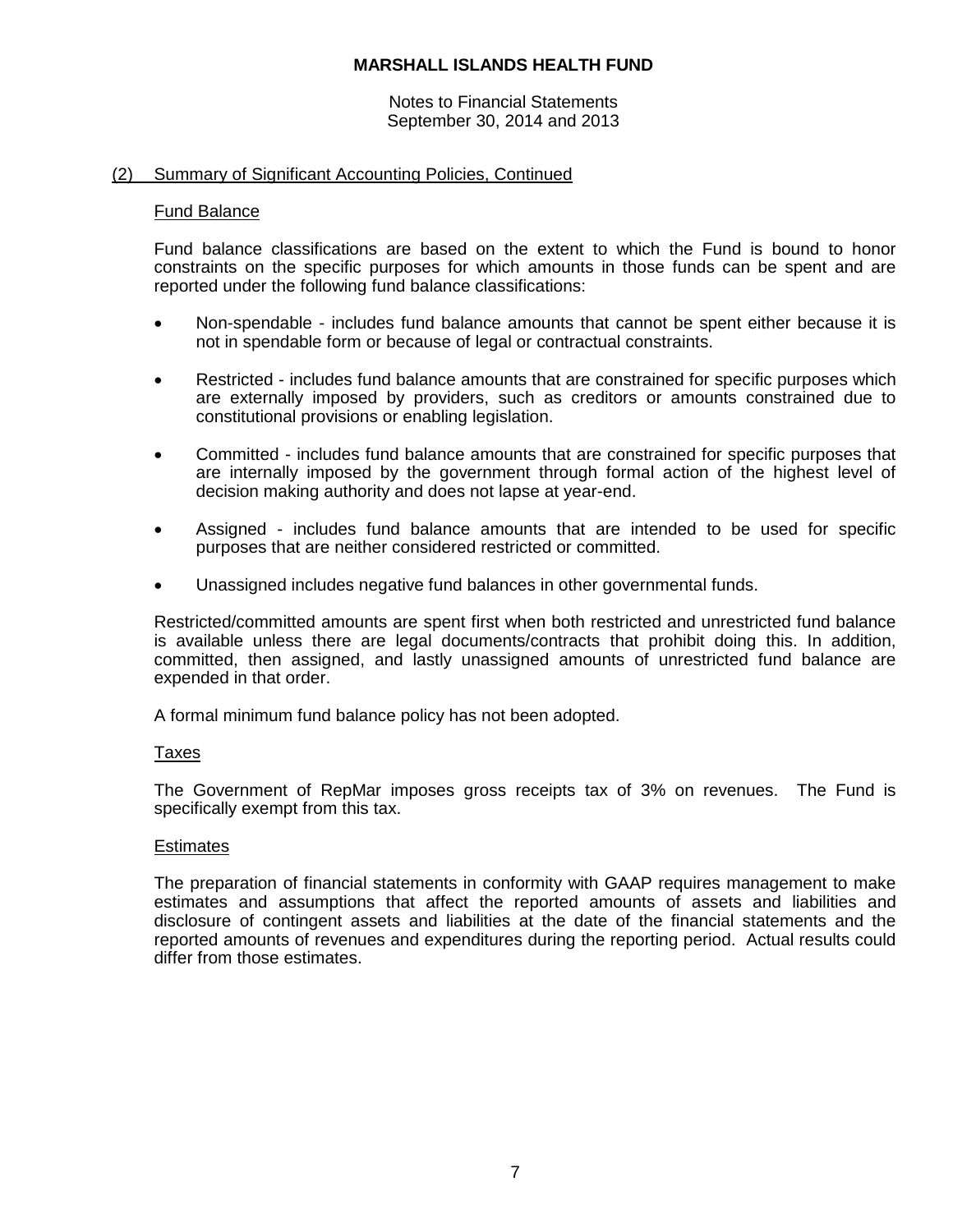Notes to Financial Statements September 30, 2014 and 2013

### (2) Summary of Significant Accounting Policies, Continued

#### New Accounting Standards

During the year ended September 30, 2014, the Fund implemented the following pronouncements:

- GASB Statement No. 66, *Technical Corrections - 2012*, which enhances the usefulness of financial reports by resolving conflicting accounting and financial reporting guidance that could diminish the consistency of financial reporting. The implementation of this statement did not have a material effect on the accompanying financial statements.
- GASB Statement No. 67, *Financial Reporting for Pension Plans,* which revises existing guidance for the financial reports of most pension plans. The implementation of this statement did not have a material effect on the accompanying financial statements.
- GASB Statement No. 70, *Accounting and Financial Reporting for Nonexchange Financial Guarantees*, which requires a state or local government guarantor that offers a nonexchange financial guarantee to another organization or government to recognize a liability on its financial statements when it is more likely than not that the guarantor will be required to make a payment to the obligation holders under the agreement. The implementation of this statement did not have a material effect on the accompanying financial statements.

In June 2012, GASB issued Statement No. 68, *Accounting and Financial Reporting for Pensions,*  which revises and establishes new financial reporting requirements for most governments that provide their employees with pension benefits. The provisions in Statement 68 are effective for fiscal years beginning after June 15, 2014. Management does not believe that the implementation of this statement will have a material effect on the financial statements of the Fund.

In January 2013, GASB issued Statement No. 69, *Government Combinations and Disposals of Government Operations,* which improves accounting and financial reporting for state and local governments' combinations and disposals of government operations. Government combinations include mergers, acquisitions, and transfers of operations. A disposal of government operations can occur through a transfer to another government or a sale. The provisions in Statement 69 are effective for fiscal years beginning after December 15, 2013. Management has not yet determined the effect of implementation of this statement on the financial statements of the Fund.

In November 2013, GASB issued Statement No. 71, *Pension Transition for Contributions Made Subsequent to the Measurement Date - an amendment of GASB Statement No. 68,* which addresses an issue regarding application of the transition provisions of Statement No. 68, *Accounting and Financial Reporting for Pensions*. The issue relates to amounts associated with contributions, if any, made by a state or local government employer or nonemployer contributing entity to a defined benefit pension plan after the measurement date of the government's beginning net pension liability. The provisions in Statement 71 are effective for fiscal years beginning after June 15, 2014. Management does not believe that the implementation of this statement will have a material effect on the financial statements of the Fund.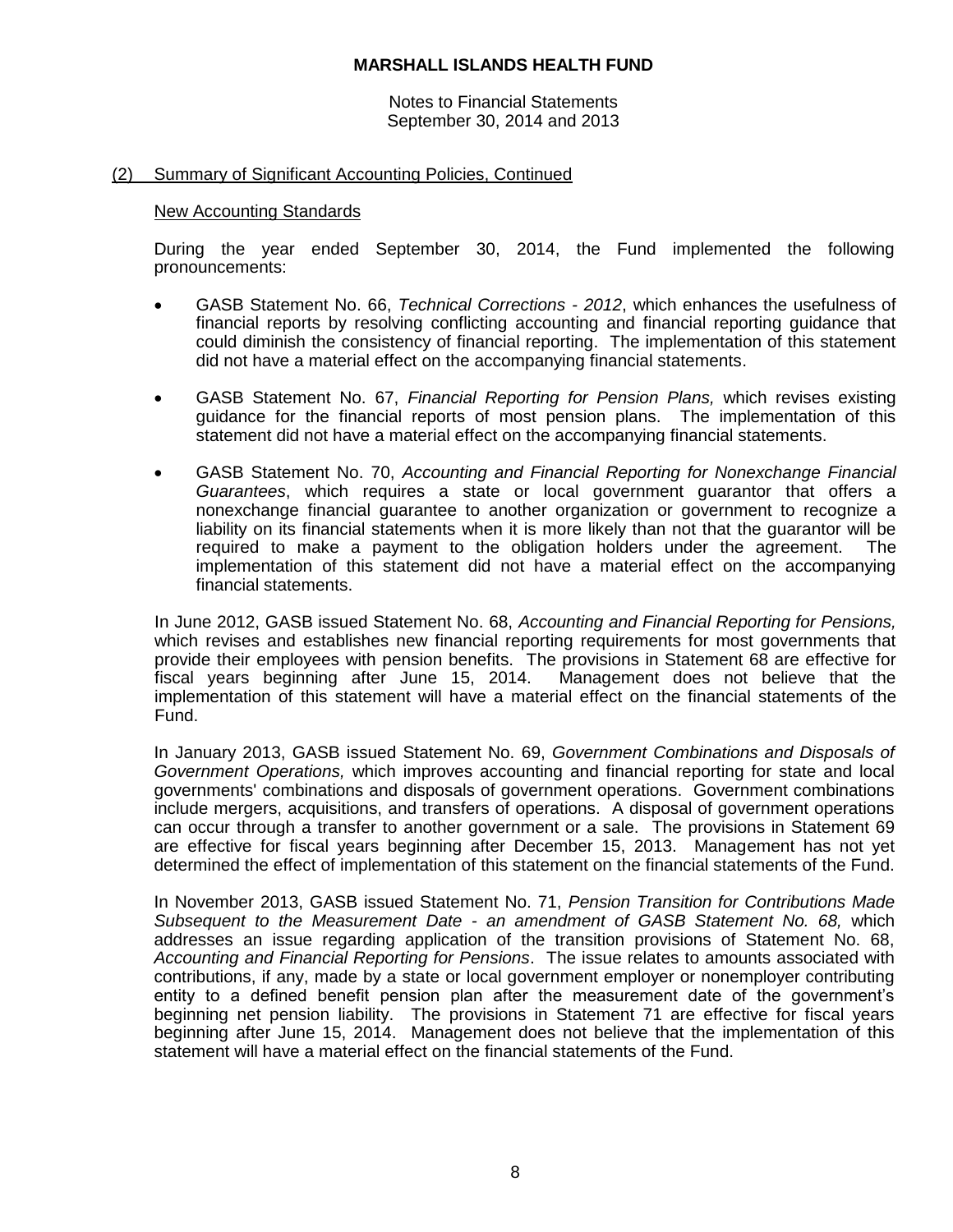Notes to Financial Statements September 30, 2014 and 2013

### (3) Risk Management

The Fund is exposed to various risks of loss related to torts; theft of, damage to, and destruction of assets; errors and omissions; injuries to employees; and natural disasters. The Fund has elected to purchase commercial insurance from independent third parties for the risks of loss to which it is exposed. Settled claims resulting from these risks have not exceeded commercial insurance coverage in any of the past three fiscal years.

### (4) Related Party Transactions

The Fund is a governmental fund of RepMar and is therefore affiliated with all RepMar-owned and affiliated entities. The Health Care Revenue Fund is a governmental fund of RepMar established by the Nitijela for the purchase of drugs, medical supplies and equipment and the provision and administration of other health services. Receivables from and payables to affiliates as of September 30, 2014 and 2013, are as follows:

|                                                                    | 2014                    |                                 | 2013 |                    |                                |
|--------------------------------------------------------------------|-------------------------|---------------------------------|------|--------------------|--------------------------------|
| RepMar:                                                            | Receivables             | Payables                        |      | Receivables        | Payables                       |
| Health Care Revenue Fund \$<br><b>General Fund</b><br><b>MISSA</b> | 28,087<br>2,032,482     | \$1,695,931<br>28,556<br>12,880 |      | 3,606<br>1,761,952 | \$1,301,402<br>3,604<br>13,585 |
|                                                                    | \$2,060,569 \$1,737,367 |                                 |      | \$1,765,558        | \$1,318,591                    |

Receivable from MISSA represents contributions collected by MISSA unremitted to the Fund at September 30, 2014 and 2013.

Contributions to RepMar's Health Care Revenue Fund during the years ended September 30, 2014 and 2013 were \$3,517,500 and \$3,187,649, respectively, representing 55% of collections of the Basic Health Benefits Plan. Payable to RepMar's Health Care Revenue Fund represents unremitted contributions at September 30, 2014 and 2013.

During the year ended September 30, 2014, the Fund transferred \$24,426 to the General Fund in accordance with Public Law 2013-20 for the purpose of funding the operations of the Office of the Auditor General.

### (5) Contingency

The Fund receives substantially all of its funding from MISSA through collections of the Fund's Basic Health Benefits Plan. A significant reduction in the level of this funding, if this were to occur, may have an effect on the Fund's programs and activities.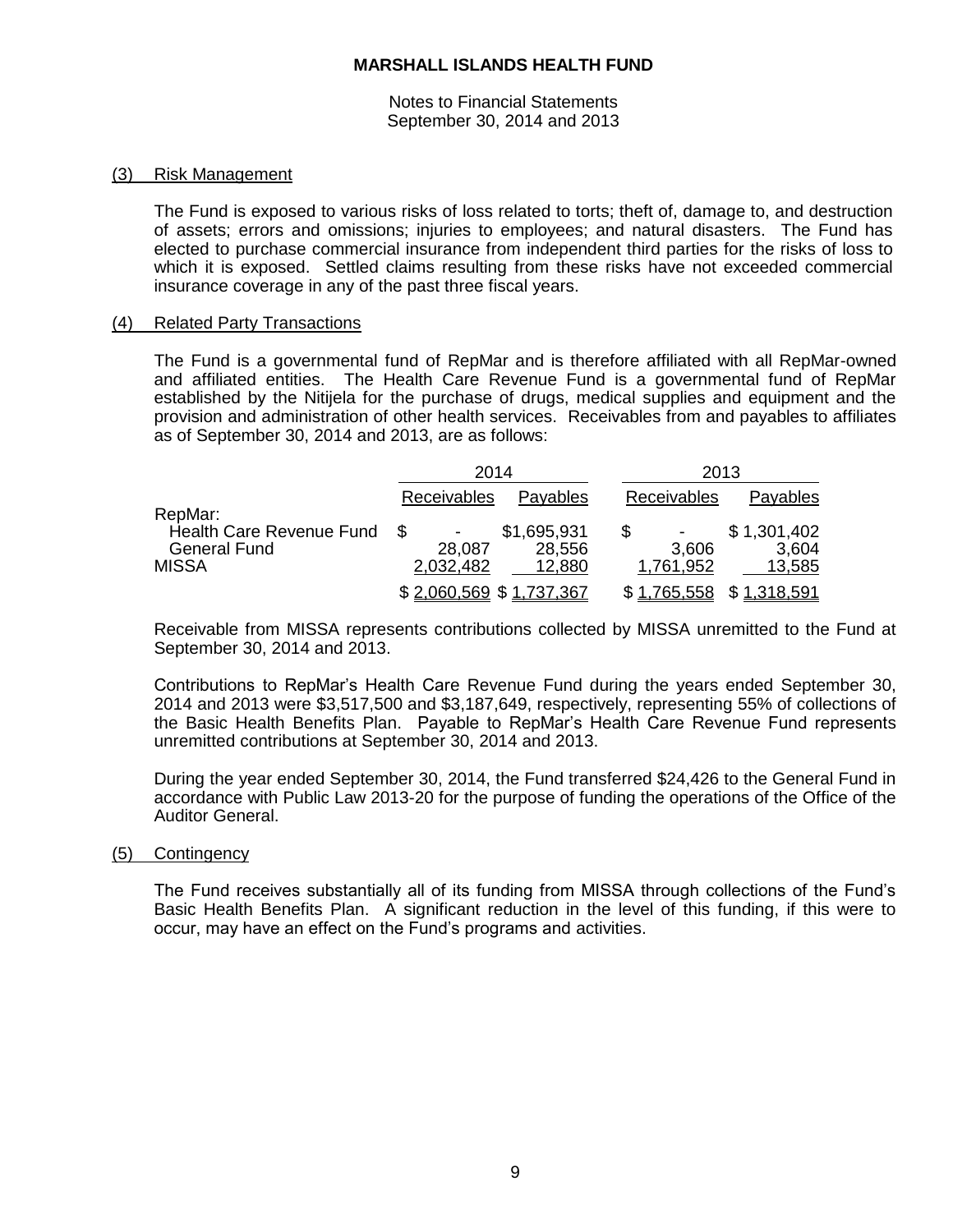

Deloitte & Touche LLP 361 South Marine Corps Drive Tamuning, GU 96913-3911 USA

Tel: (671)646-3884 Fax: (671)649-4932 www.deloitte.com

### **INDEPENDENT AUDITORS' REPORT ON INTERNAL CONTROL OVER FINANCIAL REPORTING AND ON COMPLIANCE AND OTHER MATTERS BASED ON AN AUDIT OF FINANCIAL STATEMENTS PERFORMED IN ACCORDANCE WITH** *GOVERNMENT AUDITING STANDARDS*

Honorable Phillip Muller Minister of Health Republic of the Marshall Islands:

We have audited, in accordance with the auditing standards generally accepted in the United States of America and the standards applicable to financial audits contained in *Government Auditing Standards* issued by the Comptroller General of the United States, the financial statements of the Marshall Islands Health Fund, which comprise the balance sheet as of September 30, 2014, and the related statement of revenues, expenditures and changes in fund balance for the year then ended, and the related notes to the financial statements, and have issued our report thereon dated May 29, 2015.

### **Internal Control Over Financial Reporting**

In planning and performing our audit of the financial statements, we considered the Marshall Islands Health Fund's internal control over financial reporting (internal control) to determine the audit procedures that are appropriate in the circumstances for the purpose of expressing our opinion on the financial statements, but not for the purpose of expressing an opinion on the effectiveness of the Marshall Islands Health Fund's internal control. Accordingly, we do not express an opinion on the effectiveness of the Marshall Islands Health Fund's internal control.

A *deficiency in internal control* exists when the design or operation of a control does not allow management or employees, in the normal course of performing their assigned functions, to prevent, or detect and correct, misstatements on a timely basis. A *material weakness* is a deficiency, or a combination of deficiencies, in internal control such that there is a reasonable possibility that a material misstatement of the entity's financial statements will not be prevented, or detected and corrected on a timely basis. A *significant deficiency* is a deficiency, or a combination of deficiencies, in internal control that is less severe than a material weakness, yet important enough to merit attention by those charged with governance.

Our consideration of internal control was for the limited purpose described in the first paragraph of this section and was not designed to identify all deficiencies in internal control that might be material weaknesses or significant deficiencies. Given these limitations, during our audit we did not identify any deficiencies in internal control that we consider to be material weaknesses. However, material weaknesses may exist that have not been identified.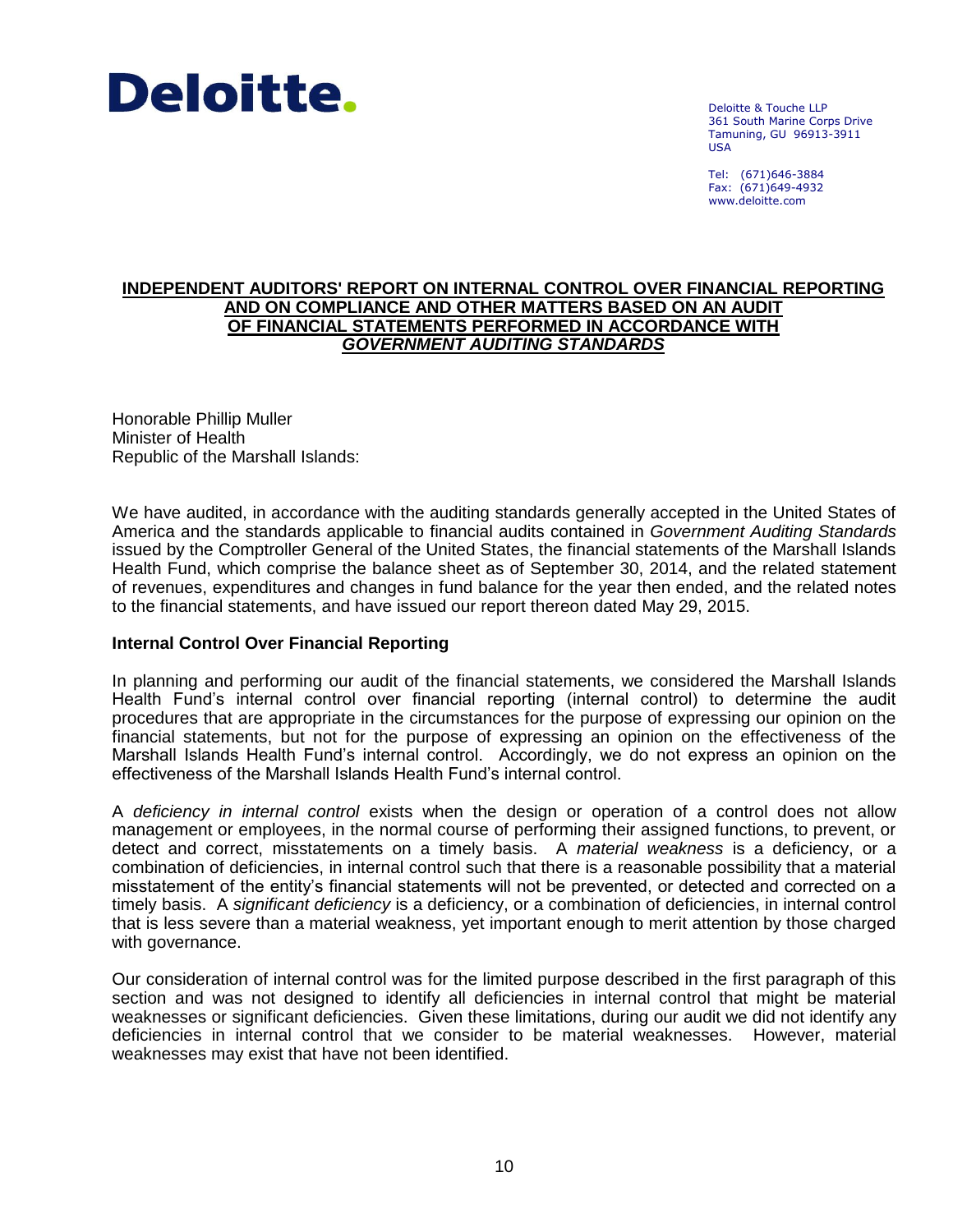## **Compliance and Other Matters**

As part of obtaining reasonable assurance about whether the Marshall Islands Health Fund's financial statements are free from material misstatement, we performed tests of its compliance with certain provisions of laws, regulations, contracts, and grant agreements, noncompliance with which could have a direct and material effect on the determination of financial statement amounts. However, providing an opinion on compliance with those provisions was not an objective of our audit, and accordingly, we do not express such an opinion. The results of our tests disclosed no instances of noncompliance or other matters that are required to be reported under *Government Auditing Standards*.

### **Purpose of this Report**

The purpose of this report is solely to describe the scope of our testing of internal control and compliance and the results of that testing, and not to provide an opinion on the effectiveness of the entity's internal control or on compliance. This report is an integral part of an audit performed in accordance with *Government Auditing Standards* in considering the entity's internal control and compliance. Accordingly, this communication is not suitable for any other purpose.

lette Harlett

May 29, 2015